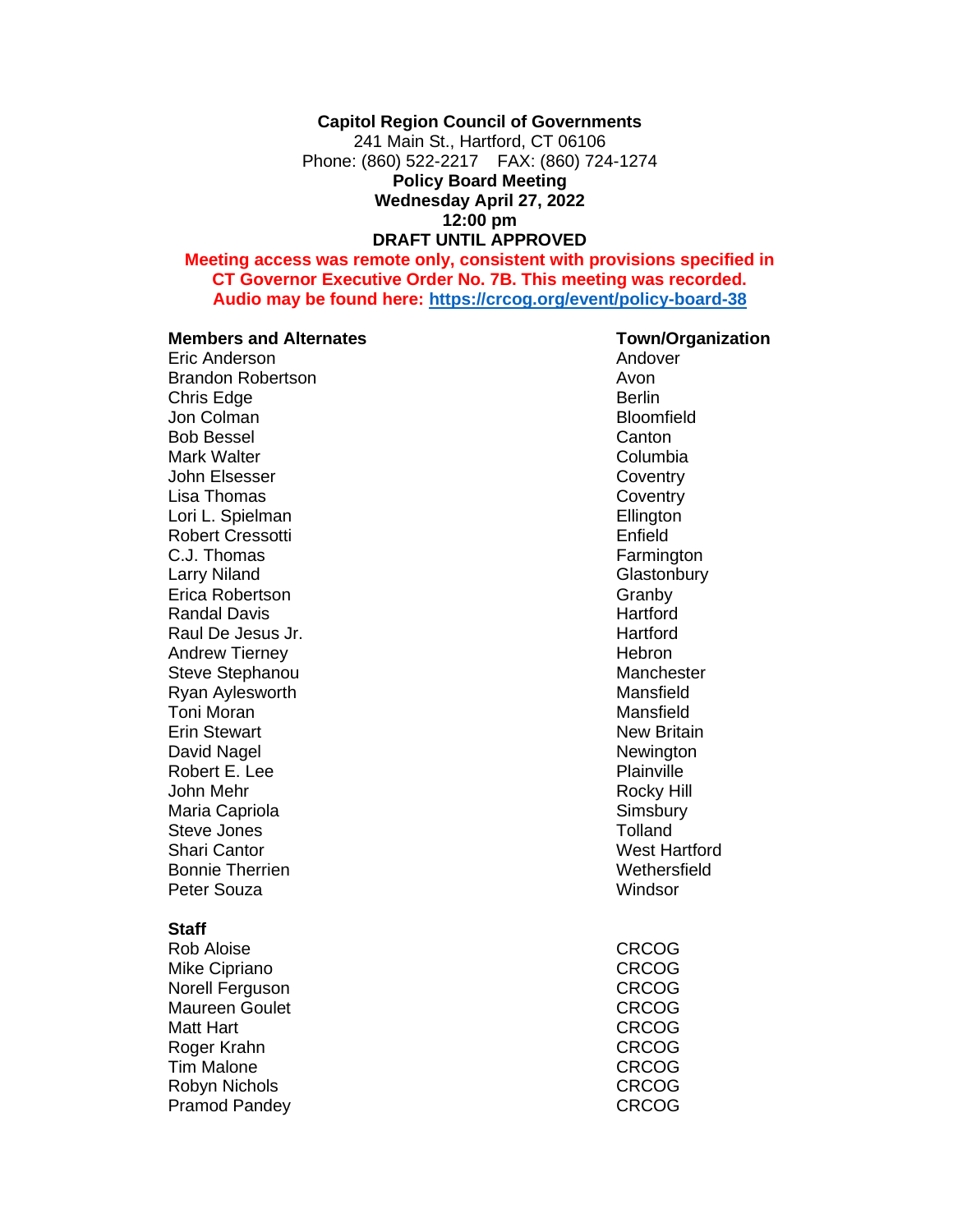Laura Quintiliani CRCOG Cara Radzins Cara CRCOG Cara Radzins CRCOG CRCOG CRCOG CRCOG Erik Snowden Pauline Yoder **CRCOG** 

## **Guests**

Courtney Hendricson **AdvanceCT AdvanceCT** David Elder CTDOT Adam Fox CTDOT Grayson Wright **CTDOT** Jennifer Carrier **FHWA** Matthew Pafford **COPM** Max Turgeon City of New Britain Sam Gold **RiverCOG** Kathie Lutz **Kathie Lutz Rome Smith Lutz Rome Smith Lutz** 

Duane Martin Town of West Hartford

# **1. Call to Order and Roll Call:**

Chairperson Mayor Erin Stewart called the meeting to order at 12:02 pm.

## **2. Public Comment:**

No public comment was offered.

## **3. Approval of Minutes from March 23, 2022**

Chairperson Mayor Erin Stewart requested a motion to adopt the minutes of the March 23, 2022 meeting.

# **Jon Colman made a motion to approve the Minutes of the March 23, 2022 Policy Board Meeting. Lori Spielman seconded the motion and it carried unanimously.**

# **4. PRESENTATION/UPDATES**

# **a. Infrastructure Investment and Jobs Act – Commissioner Boughton**

Due to a scheduling conflict, Commissioner Boughton was unable to join the meeting and his presentation has been postponed.

# **b. Train Station Study and Status Update – Adam Fox, CTDOT**

Adam Fox, Principal Engineer of the Facilities Design Group at the Connecticut Department of Transportation, provided an update on the New Haven-Hartford-Springfield Rail Program.

Mr. Fox noted that the project is a corridor program to double track New Haven's Union Station all the way up to the Massachusetts state line. Amtrak is both the operator and the owner of the right-of-way, which is about 62 miles of double-track. There is no federal railroad administration formula funding, so the program is currently being funded by competitive grants. The Department of Transportation is placing focus on expanding services of several projects, especially this New Haven-Hartford-Springfield Rail Program. A brief question and answer session followed.

**Mr. Fox's [presentation can be viewed in its entirety here.](https://crcog.org/wp-content/uploads/2021/12/CTDOT-Presentation-of-NHHS-Project-to-CRCOG_4.27.22.pdf)**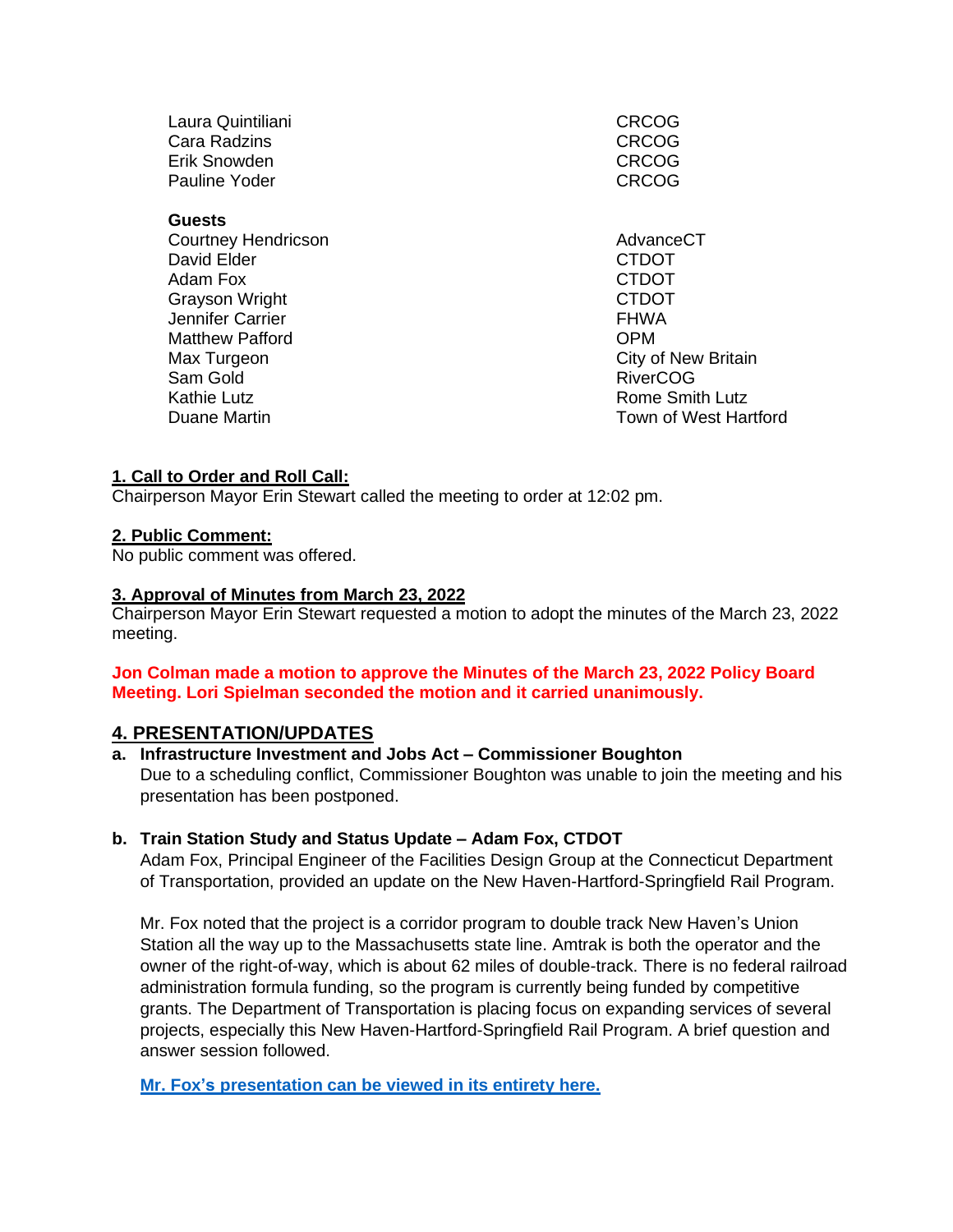# **5. MONTHLY REPORTS:**

- **a. Chair and [Executive Director](https://crcog.org/wp-content/uploads/2021/12/CRCOG-Monthly-Report-March-2022-FINAL.pdf)** Mr. Hart provided an overview of his report. He did not receive any questions
- **b. [Municipal Services and Purchasing Council](https://crcog.org/wp-content/uploads/2021/12/Dept-Update-Municipal-Services-Cmte-04.27.22.pdf)**
- **c. [Public Safety and Homeland Security](https://crcog.org/wp-content/uploads/2021/12/Dept-Update-Public-Safety-04.27.22.pdf)**
- **d. [Transportation Committee](https://crcog.org/wp-content/uploads/2021/12/Dept-Update-Transportation-Cmte-04.27.22.pdf)**
- **e. MetroHartford Alliance (Tentative)** No report was offered.
- **f. Capital Workforce Partners (Tentative)** No report was offered.

## **6. Legislative Update**

Kathie Lutz provided a brief Legislative Update which can be found at minute 21:48 in the recording.

# **ACTION ITEMS:**

#### **7. [Resolution](https://crcog.org/wp-content/uploads/2021/12/Solid-Waste-Summary-and-Resolution.pdf) [for Solid Waste Consultant RFP](https://crcog.org/wp-content/uploads/2021/12/Solid-Waste-Summary-and-Resolution.pdf)**

Mr. Hart provided a brief summary of this item and noted that CRCOG issued an RFP at the end of January and informed the Policy Board that two of the three firms that responded have been interviewed. CRCOG is seeking approval of the Policy Board to select Resource Recycling Systems, Inc. (RRS) as the consultant.

#### **Jon Colman made a motion to authorize the execution of a solid waste consulting agreement with Resource Recycling Systems, Inc. (RRS). Peter Souza seconded the motion and it carried unanimously.**

## **8. Resolution [Authorizing Agreement with the National Association of County and City](https://crcog.org/wp-content/uploads/2021/12/FY-22-NACCHO-RISE-Award-Authorizing-Summary-and-Resolution.pdf)  [Health Officials \(NACCHO\)](https://crcog.org/wp-content/uploads/2021/12/FY-22-NACCHO-RISE-Award-Authorizing-Summary-and-Resolution.pdf)**

Mr. Hart provided a brief summary of this item. CRCOG applied for this grant back in March and has been notified that the application has been selected. This funding would continue to build out our COVID-19 response efforts and allow CRCOG to prepare and respond to future waves of the virus and future pandemics.

**Jon Colman made a motion to authorize the Agreement with the National Association of County and City Health Officials (NACCHO). Bob Bessell seconded the motion and it carried unanimously.** 

# **METROPOLITAN PLANNING ORGANIZATION**

**9. Action: TIP Amendments [\(See Attached\)](https://crcog.org/wp-content/uploads/2022/04/2022-04-TIP-Amendments-with-Cover-Sheet_Update.pdf)**

**Mr. Colman presented this item to the Policy Board and made a motion to approve the TIP Amendments. Peter Souza seconded the motion and it carried unanimously.**